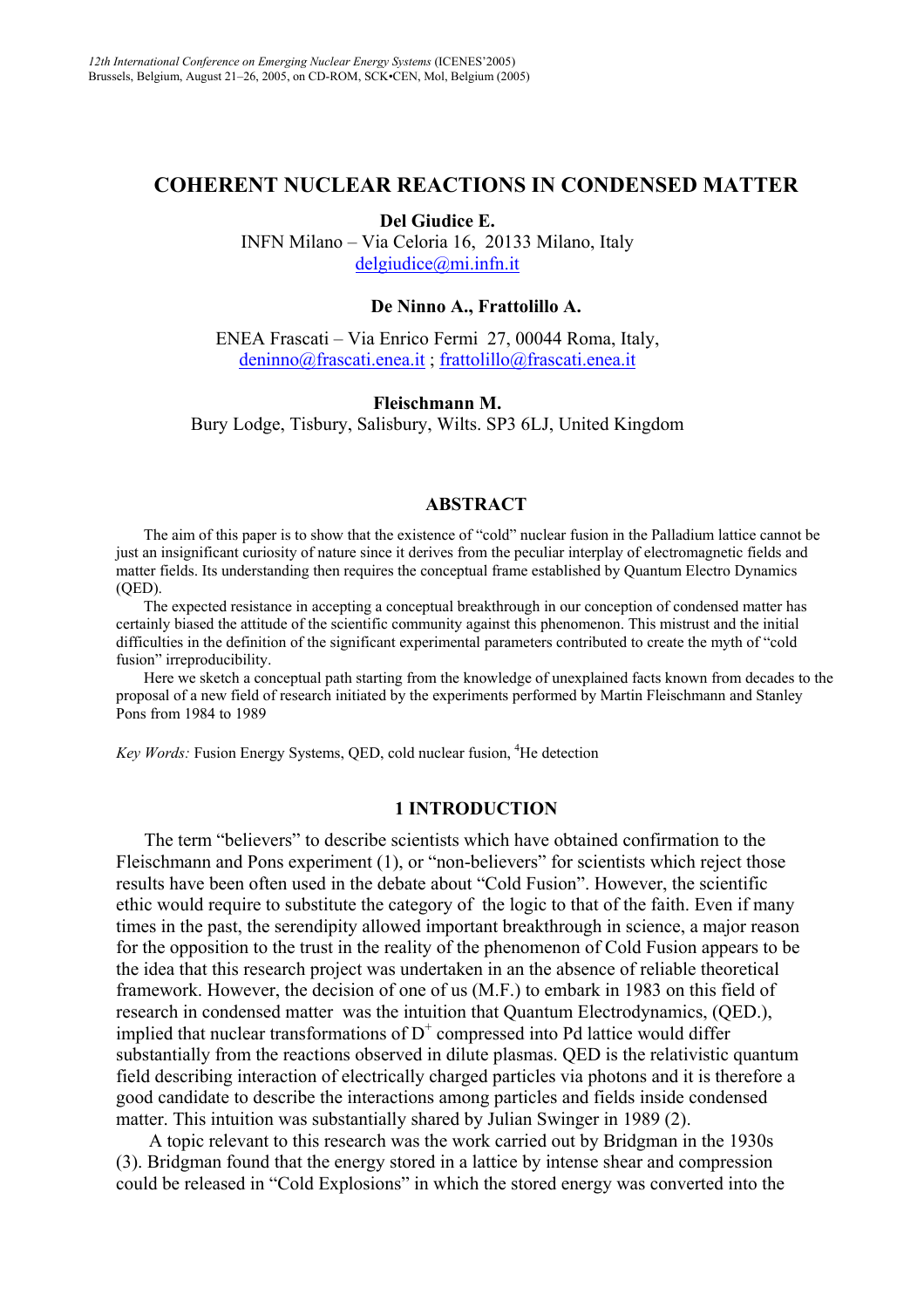kinetic energy of fragments of the lattice. This led to envisage a sort of amplification of the energy through a collective behaviour of the lattice.

A second factor was our knowledge of the work of Cöhn on electrodiffusion of hydrogen in the Pd lattice (4). This showed that hydrogen was present as protons in the lattice (deuterium had not yet been discovered at the time of Cöhn's investigations). This feature poses severe problems to the condensed matter theoreticians since it requires a very high energy for the formation of ionic hydrogen in the lattice. A possible Born-Haber cycle (5) based on dissolution of H<sup>+</sup> requires an energy as high as about 30 eV (i.e. H<sub>2</sub>  $\rightarrow$  2H requires 4.48 eV and  $2H\rightarrow 2H^+$  + 2e requires 27.2 eV).

A third factor was our knowledge of the very early literature on the subject of fusion, e.g. see the paper from Oliphant, Harteck and Rutherford (6). The importance of this paper lies in the fact that it led to investigations of the fusion process  $D+D \rightarrow T+H^+$  in a Wilson cloud chamber (7). A surprising feature of these measurements was the observation of a significant number of tracks angled at 180° (whereas the track should have been angled at 160° under the experimental conditions); this could only be explained by the fusion of species which had lost most of their energy in the target!

The question posed to us are usually asked in the context of Quantum Mechanics which clearly shows that "Cold Fusion" should not be possible. The nuclear physics of deuterons in a lattice (with a space-time scale some six orders of magnitude smaller than the spacetime scales of the lattice) should not differ from the nuclear physics in a vacuum (the principle of Asymptotic Freedom, AF). However AF is not a general property of the coherent ground state of QED in condensed matter !

Suppose that a fusion reaction is a physical event localized at a definite site of the lattice as it is expected according to Quantum Mechanics. The compound nucleus D+D must release its exceeding energy (in order to relax to a stationary state) in the time allowed by the Heisenberg uncertainty principle ∆E∆t ~ ħ. In order to reach the nearest atom at a distance of about 3 Å (i.e. about the distance between first neighbours in Pd lattice) the velocity of the energy transfer should be orders of magnitude grater than the speed of light, then the only possibility for the nucleus is to fission in fragments as expected in vacuum!

Even if we are able to find in condensed matter quantum electrodynamics, a mechanism able to justify weak interactions such as the capture of "heavy" electrons by proton as suggested recently by A. Widom (8), it is still hard to imagine a mechanism able to dissipate the energy produced locally different from a coherent electromagnetic field. Widom invokes collective proton layer oscillations on the surface of Palladium able to produce a field capable to "dress" electrons with an enhanced mass. Such a renormalization via electromagnetic fluctuation enhances the capture probability and the consequent low momentum neutron production that can induce a chain of reactions in the neighbouring condensed matter. However, according to the universally accepted principle of physics, it is impossible to dissipate energies of MeV simply by "heating" the lattice without emission of very energetic fragments that have not been observed in these phenomena. So cold fusion cannot be a localized event but implies the revision of some of our implicitly assumed facts about condensed matter.

In 1989 another of us (E.D.G.,) together with the late Giuliano Preparata and Tullio Bressani (9) investigated the system in the context of QED. This approach is based on a critical analysis of the ground state of QED (10). The ground state in condensed matter involves the atoms/molecules of a macroscopic piece of matter in an intricate dynamical interplay mediated by large amplitude (classical) e.m. field. In such a scenario the AF is not a general property of such coherent ground state because the e.m field fills the vacuum among the particles inside the matter and interacts strongly with the charges. Let us briefly summarize the main points of this dynamic.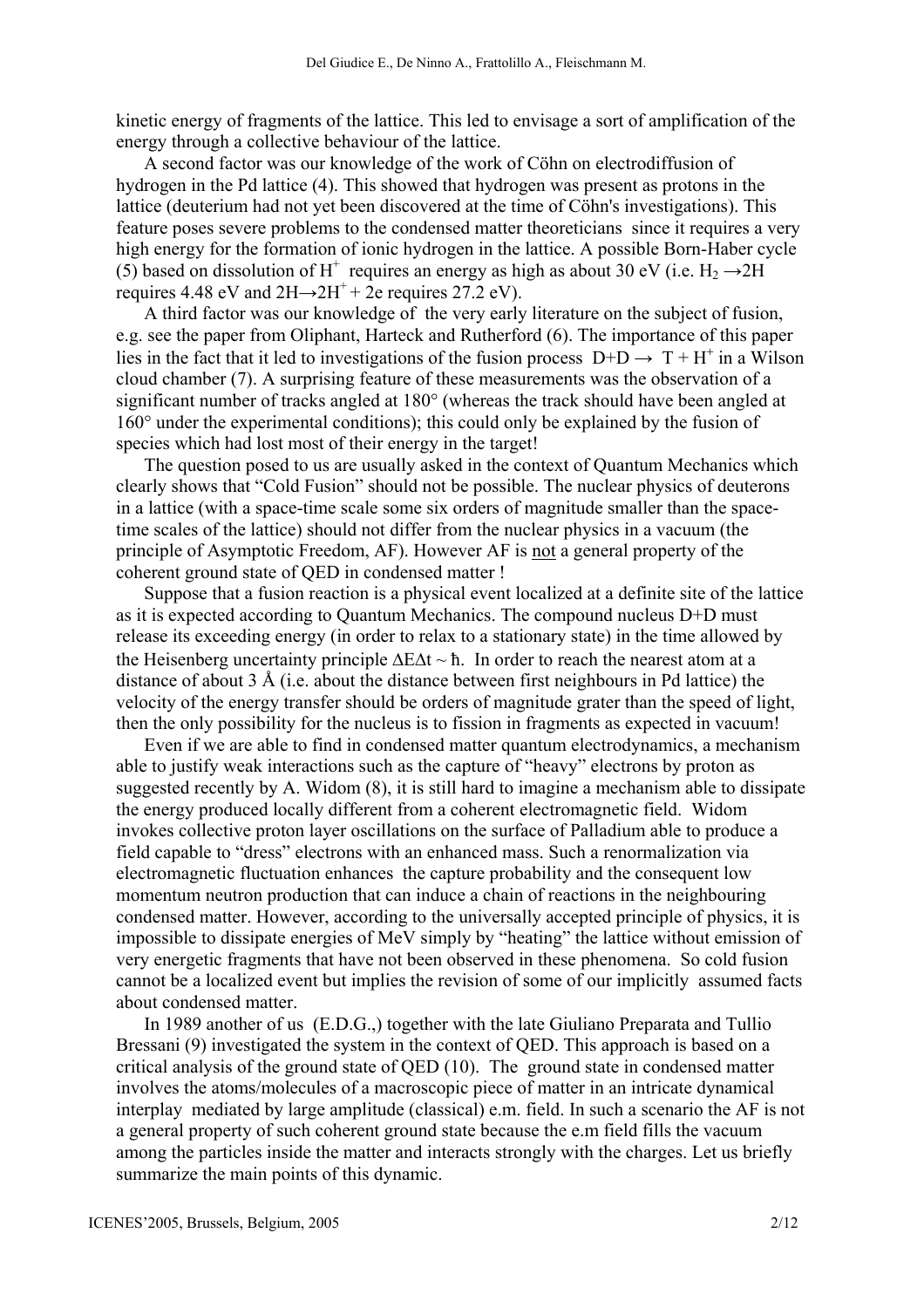#### **1.1 Coherent Dynamics in Cold Fusion**

a) In a Pd crystal at room temperature the d-electron shells are in a coherent regime within "coherence domain" (CD) as large as a few hundred Angstroms. Electron shells oscillate in tune with a coherent e.m. field trapped in the CD, whose frequency is in the range of soft X-rays. The coherent plasma of the d-shells is so inflexible, that at selected points in the lattice, it produces permanent lumps of negative charge able to catalyze nuclear fusion in a way akin to the muon catalyzed fusion. This catalysis amounts to an increase in the barrier penetration factor among deuterons by about 40 orders of magnitude. However, this enhancement is not enough to justify the fusion yields observed by the experimentalists.

b) Hydrogens filling the metal enter into a coherent state when  $x = H(D)/Pd > 0.7$ . The corresponding CD's range between 1 and 10 µm and oscillations are tuned with a self trapped e.m. field, whose frequency is in the IR interval.

c) In the case of deuterium, when the loading ratio  $x>1$ , the above coherent state induces a further magnification of the probability of tunneling of deuterons across the Coulomb barrier making possible the large number of fusions needed to produce the observed large amounts of excess heat. The excess energy is also released in a time shorter than that required to split the "boiling" <sup>4</sup>He nucleus by the nuclear dynamics (about  $10^{-21}$  sec.), so preventing a massive emission of neutron and tritium  $(11,12)$  so that the only nuclear ash of the process is a <sup>4</sup>He atom.

## **1.2 Energy Output of Cold Fusion**

It is straightforward to see that such a peculiar release of energy into the lattice poses a severe question: "how the heat produced into the lattice can be extracted (and measured) avoiding the destruction of the lattice itself ? in other words "could Cold Fusion be developed into a practicable source of energy?" During the experiments performed in ENEA laboratories in Frascati, we have observed (see fig.1) the melting of the thin strip of Palladium used as a cathode in an electrolytic experiment after the loading with Deuterium and the crossing of the threshold foreseen by the theory. The scale-up of the experiments must take into account the geometry required to induce the phenomenon while such a geometry must be robust enough to dissipate the expected energy density (for civilian applications, this will lie in the range 1-  $10$ KW/cm<sup>3</sup>).



**Fig.1 Thin film Palladium cathode after an experiment of cold fusion.**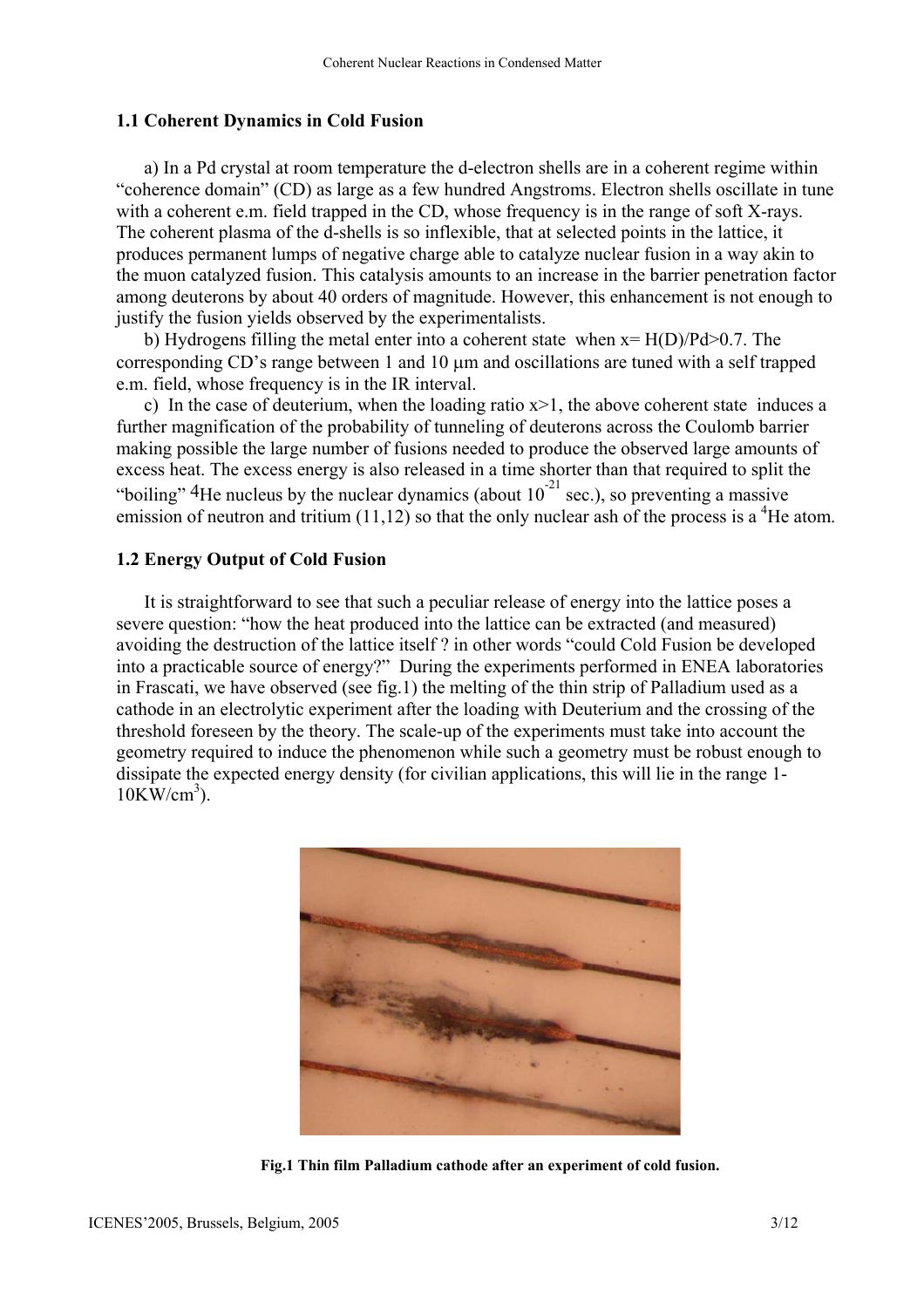## **1.3 The Nature of the Nuclear Reaction Responsible for the Generation of Excess Enthalpy**

Let us to analyze in more detail the process of release of energy in Cold Fusion. The production of <sup>4</sup>He, unaccompanied by γ-rays, demands a very fast (t <10<sup>-21</sup> sec) energy transfer to the lattice electrons. The time  $T_0$  needed for releasing the energy of 3.4 MeV necessary to put the "boiling" nucleus below the threshold of splitting is

$$
T_0
$$
~1/2 10<sup>-21</sup> sec < 10<sup>-21</sup> sec

 $10^{-21}$  sec. is the time required by nuclear dynamics to split the nucleus (13). In conclusion the output energy of each fusion is fast transferred to the Pd electron plasma , where it is converted to as an excitations at much lower frequencies.

 There is, however, in a very short time interval, a short lived e.m. field having the frequency of γ-rays present in the Coherence Domain. At the rate of 10KW/cc, estimated both from theory and from experiments (14,15), one can calculate that in each Coherence Domain the average fusion rate is  $2.5 \cdot 10^3$  sec<sup>-1</sup> and the energy released by each fusion is transferred to the lattice in a time of  $10^{-14}$  seconds, so that there is no superposition between the two events. Each fusion produces a  $\gamma$ -ray e.m. classic field lasting about  $10^{-21}$  s. and spreads out on the whole volume of the Coherence Domain.

### **2. A COLD FUSION EXPERIMENT**

The objections raised by the scientific community against the experimental evidence of excess heat production in heavy water electrolysis on Pd cathode, are mainly based on the opinion that such a phenomenon is unconceivable on the basis of the common accepted condensed matter physics, what we have already disproved in the former section, and on the criticism on the lack of reproducibility. To overcome this kind of opinions and prejudices the scientists involved in cold fusion researches have to be exceptionally rigorous and careful. Actually, the legitimate requirement of reproducibility has been quite difficult to fulfill since the theory has not focused on the parameters particularly relevant for the control of the experiment. It is worthwhile to note that most of the literature in the past decade and a half in reputed journals has reported primarily negative experiments (16). The crucial factor of the loading ratio is yet to be published in a respected journal. Now we know that the crossing of a threshold in loading ratio x=1 is mandatory to get the conditions for cold fusion to occur.

A critical point in obtaining the reproducibility is, in fact, the difficulty to overcome the loading threshold. Solving such a problem required extensive studies on the Palladium metallurgy because, as it is widely reported in literature, Palladium spontaneously (esothermic reaction) forms hydrides (or deuterides) in concentrations as high as x=0.7 but higher concentration can be obtained only by forcing Hydrogen inside powdered Palladium at very high pressure (in the order of MPa). Of course, this technique, as widely known, is completely useless for cold fusion purposes because it destroys the lattice. Cold fusion scientists have been forced to investigate this highly interdisciplinary area of science between electrochemistry and material science. These studies have produced interesting data (17,18) in literature even if the "cold fusion" words have been carefully avoided in the texts.

Even on such issue, QED provides an interesting and powerful shortcut.

## **2.1 The QED Description of the Pd-H System**

Palladium hydrides exhibit very interesting features. Let us list a number of them:

a) the dissolved hydrogen get ionized after entering into the lattice and settle in their equilibrium position in ionic form.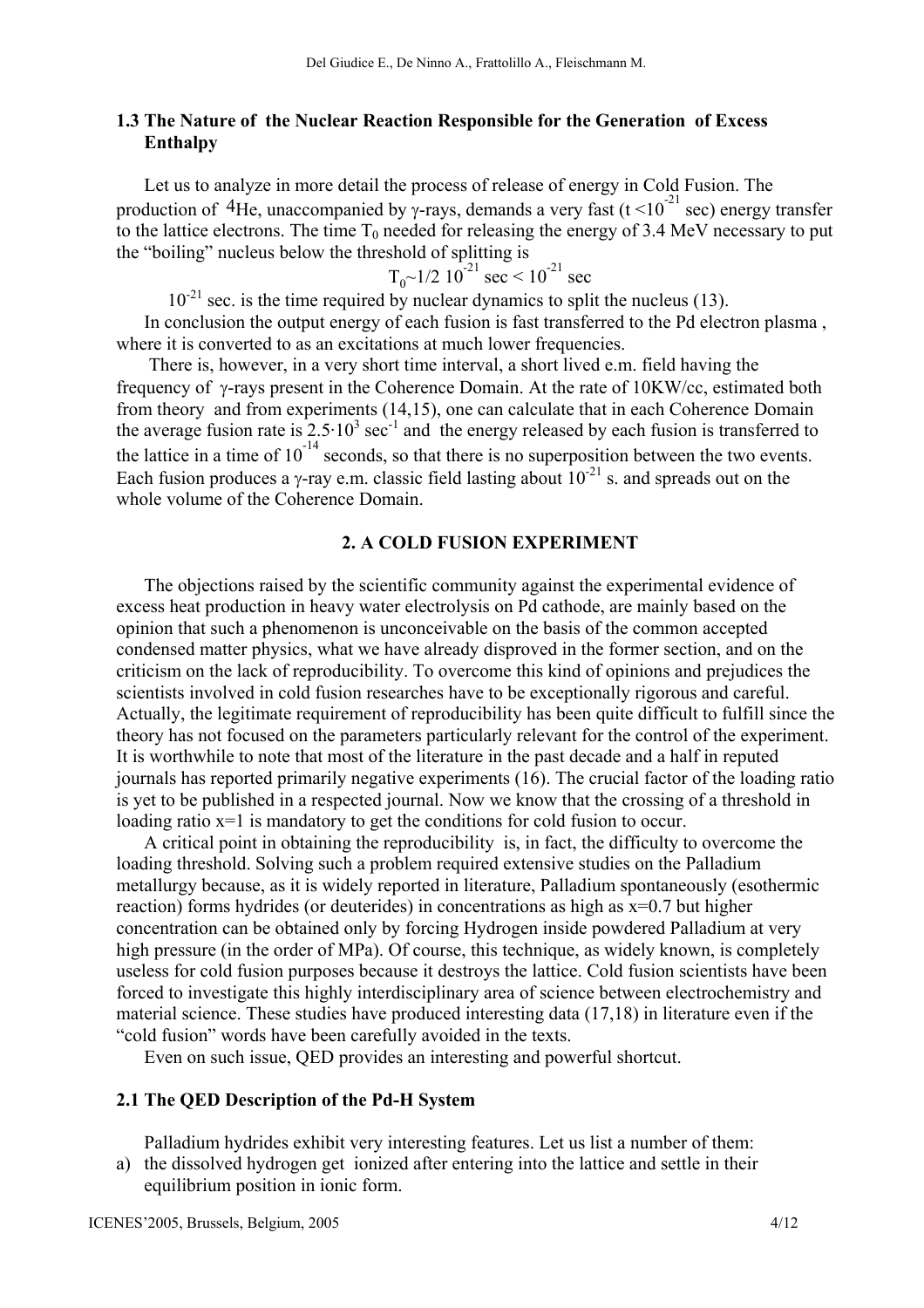- b) the Pd-H system exhibits a complex phase diagram. At room temperature and pressure hydrogen is in a gas-like situation within the Pd lattice when  $x \le 0.05$  ( $\alpha$  phase). For higher values of x, a  $\beta$  phase emerges that coexists with the  $\alpha$  phase; in the  $\beta$  phase hydrogen is confined in the octahedral sites of the Pd lattice. We get a pure  $\beta$  phase at  $x \sim 0.6$ ; for higher value of x, new phases appear (19):  $\beta'$  and  $\gamma$  that coexist with the  $\beta$  phase, which gets increasingly depleted as far as x increases.
- c) Evidence for the  $\beta \rightarrow \beta'$  γ transition is also provided by the measurement of the number of electric current carriers in the Pd-H system by means of the Hall effect (20). It has been found that each hydrogen entering into Pd lattice (in the β-phase) contributes about 0.75 electrons to the conduction band whereas for x exceeding a threshold each entering hydrogen contributes more than 4 electrons to the conduction band; since the hydrogen has only one electron on its own it must persuade more than three Pd electrons to jump into the higher energy band, so that the entering of one hydrogen implies a local reshuffling of the Pd structures.
- d) The electrical resistivity  $p(x)$  of the Pd-H system as a function of x exhibits a peculiar behaviour (21). In the  $\alpha$ -β phase, ρ increases almost linearly with x up to the x<sub>0</sub> value where the β-γ transition occurs. For higher values of x, ρ decreases quite sharply reaching the value  $\rho_0$  of the empty metal at  $x \sim 1.1$ . This feature might be considered a consequence of c): the sharp increase of the number of the electric current carriers implies an increased electrical conductivity.
- e) In the β'-γ phase the mobility *D* of hydrogen isotopes within Pd lattice exhibits an odd pattern; actually the heavier deuterium is more mobile than the lighter hydrogen whereas the still heavier tritium is, as reasonably expected, the slowest one, namely  $D(d^+)$  >  $D(h^+)$  >  $D(f^+)$ (22). Since  $d^+$  is a boson whereas  $h^+$  and  $t^+$  are fermions, the above result hints at the existence of some sort of collective behaviour of  $d^+$  with respect to the other hydrogen isotopes. Actually the collective dynamics, as is well known, privileges bosons with respect to fermions (<sup>4</sup>He, a boson, gets superfluid at 2.16 K, whereas <sup>3</sup>He gets superfluid at  $\sim 10^{-3}$  $K$ ).
- f) There is electrochemical evidence (23), that at high values of x the hydrogen species perform wide oscillations in an almost unbounded state in the Pd lattice.

The last two items point to the existence of a collective oscillation of hydrogen within the lattice. However the existence of a strong cooperation among hydrogen is hardly understandable in the frame of the usual lattice dynamics (24). One could consider the possibility that a macroscopic ensemble of oscillating hydrogen could be described by a unique quantum state created by the collective dynamics. This point of view has been suggested in the last decade by G. Preparata in the frame of coherent quantum electrodynamics. Should this point of view be correct a testable consequence would emerge.

A quantum system, whose dynamics is described by a unique wave function, is able to "see" an externally applied potential as a chemical potential. This effect is the well known Böhm-Aharonov effect (25); the dynamics of a quantum system is affected by a change of the e.m. potential through a modification of the phase of the wave function. Should the ensemble of hydrogen atoms be in an unique quantum state, the chemical potential  $\mu$  of  $h^+(d^+)$  in Pd would be shifted by the applied electric potential  $V(\vec{r})$  multiplied by the screened charge  $Z^*$ e of the  $h^+(d^+)$  in Pd

$$
\mu[V(\vec{r})] = \mu [0] + Z^* \mathrm{eV}(\vec{r})
$$

In eq. (1)  $\mu$  [0] could be taken as the chemical potential of the point 0 of the Pd-H specimen where the electric potential is highest, so that V is the (negative) relative potential of the point *r* r with respect to 0. The profile of the chemical potential µ is changed in such a way that the

chemical potential in some regions of the system can fall below the chemical potential  $\mu_{ext}$  of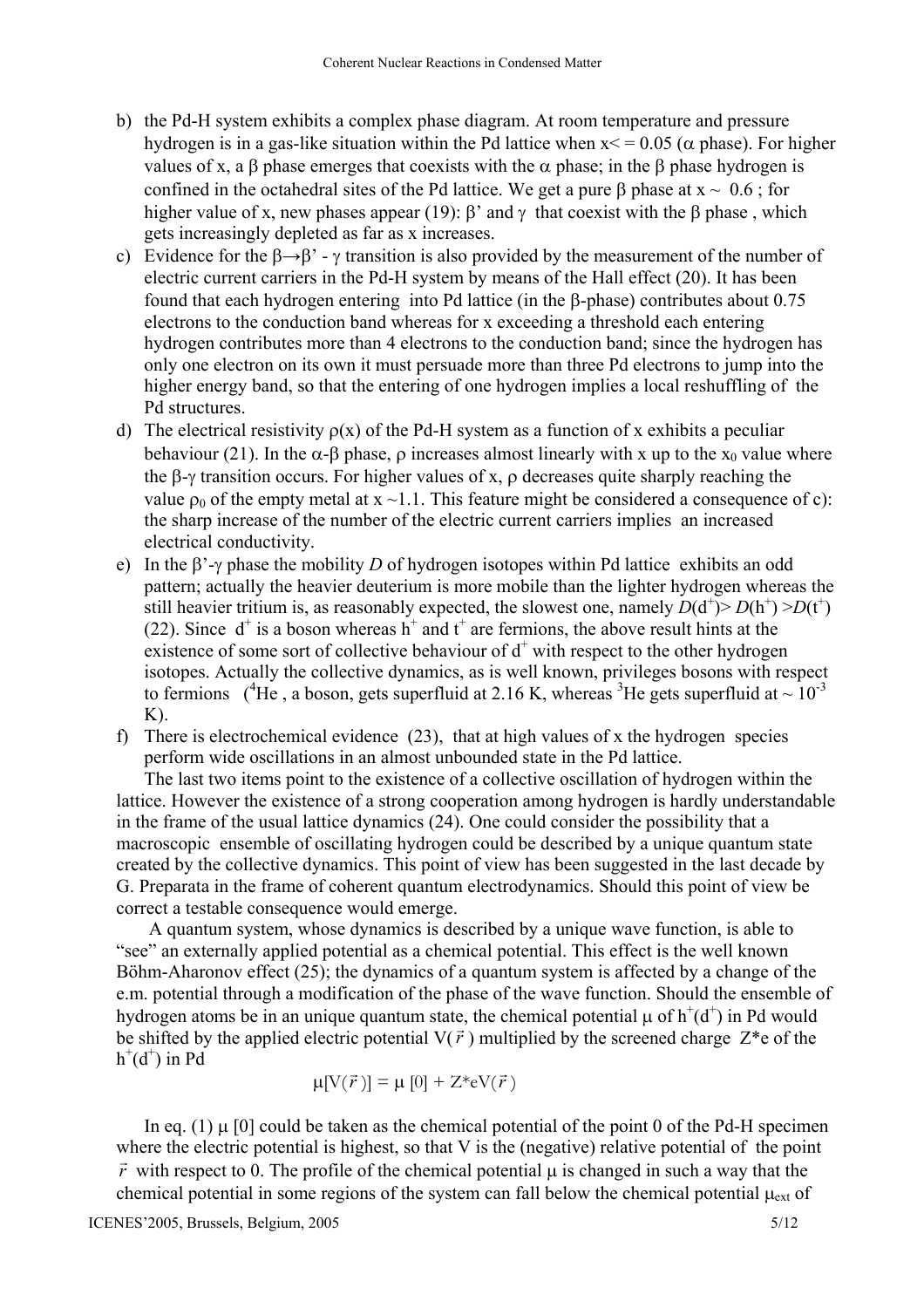the ions outside. Consequently an inflow of ions would occur in those regions. This effect would be increased if it is possible to apply large electric potential differences across the system without inducing sizeable Joule heating which could inhibit the precondition for the effect, i.e. the  $h^+(d^+)$  coherence. The optimal effect is expected in one-dimensional specimen whose resistance

$$
R = \rho \frac{l}{S}
$$

is increased as much as possible by taking a large length *l* and a very small cross-section *S*. Since the expected height of the chemical potential barrier is a fraction of one eV and  $Z^*$  has been estimated as about 0.1, a voltage of about 10 Volt applied along the wire should be sufficient to induce a massive inflow of ions increasing the loading by a factor 1.3-1.4 with respect to a two or three dimensional specimen (plate or rod) under identical conditions.

### **2.2 The Experiment Design**

At the end of the 1990s, about 10 years of experience in cold fusion experiments performed all over the world by many unrelated groups of scientists had been collected. It was clear to us at that time that the phenomenon, even though weak and unsystematic, was real and well understandable in a certain theoretical frame. It must be said, however, that most of the experiments proposed encountered a widespread scepticism in the scientific community because of an erratic reproducibility of the results reported, a situation which has only two possible explanation: either the phenomenon does not exist or there is an insufficient control over the relevant experimental parameters. As we have already said, such a poor control was mainly due to the complexity in obtaining and maintaining the right concentration of Deuterium in Palladium.

One common feature of those experiments was the unpredictability of the start and stop time of the excess heat generation. Sometimes, several weeks of initiation time were required to start the phenomenon without any apparent change in the system, while at other times the excess heat started immediately after the beginning of electrolysis. Such a lack of causality between the action of the experimentalist and the response of the system leave room for the possibility of spurious interpretations which can affect the observations and pollute the results.

Bearing in mind the theoretical framework depicted by Giuliano Preparata and Emilio Del Giudice (see references) and with a strong feeling in the rules of the scientific debate we (A.D.N., A.F., E.D.G. and Giuliano Preparata) started an experimental program aimed at having the contemporary evidence of : a) the existence of a threshold in the loading ratio; b) the heat excess production; c) the <sup>4</sup>He production. The hint of QED should have been able to let us to control the loading through the above described "Böhm-Aharonov" effect applied to a Palladium cathode in electrolysis in heavy water, and the "triple coincidence" technique should rule out the spurious events. The main difficulties to overcome were the geometry of the cathode and the Helium detection. As shown in the previous subsection, the best candidate to minimize the Joule effect was a "quasi" one-dimensional structure such as a thin film deposition with a planar dimension much greater than the other. Unfortunately, Palladium deuteride becomes very brittle with loading, and thin films tend to detach from the substrate. The solution to the problem was found after several attempts of deposition in different physical condition which led to the geometry shown in Fig. 2.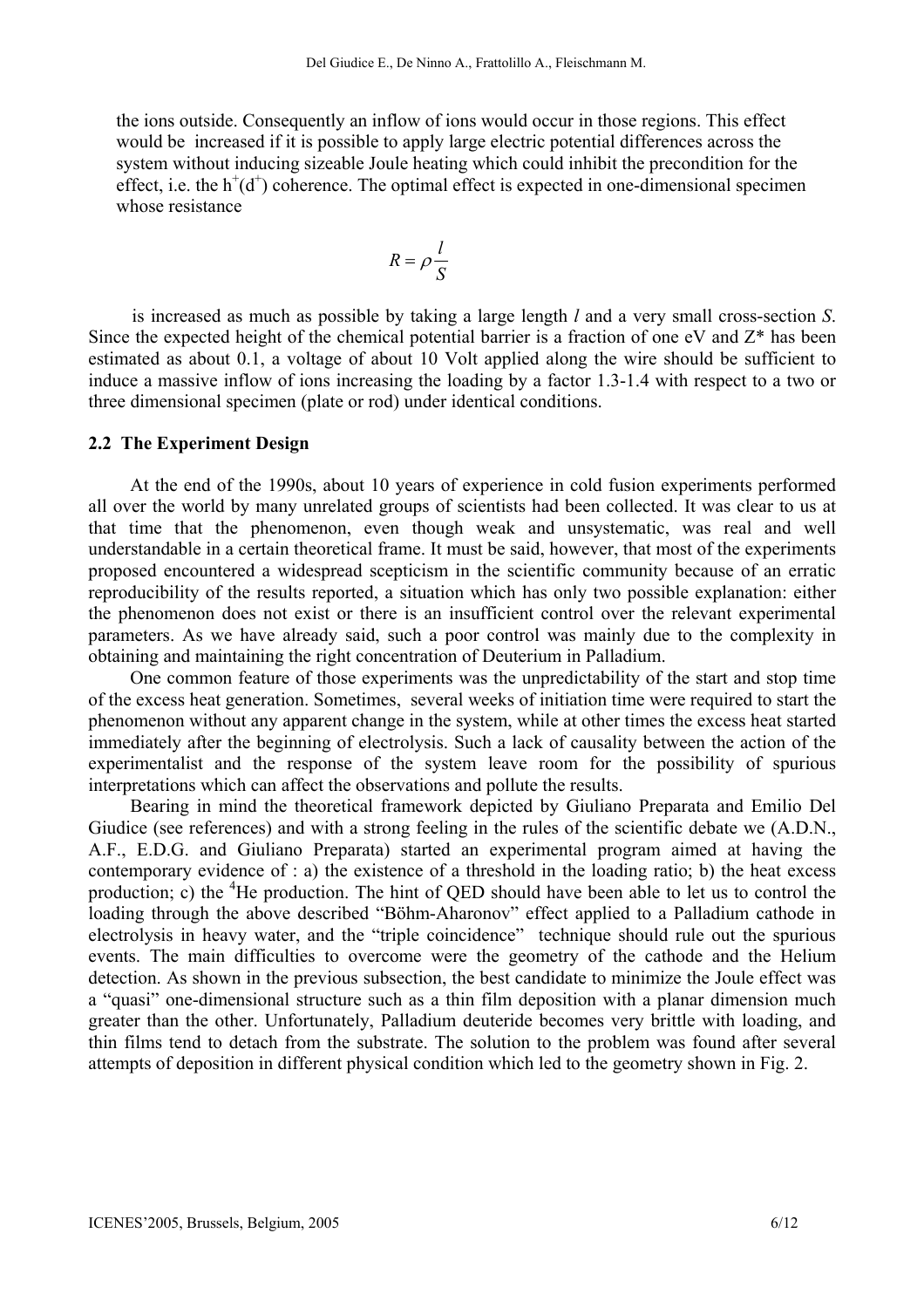

**Fig.2 . The Palladium cathode geometry used for cold fusion experiment: 2**µ **thick x 54** µ **wide x 100 cm long; Pd mass m=1.29 mg (=1.2 ·10-5 moles)** 

An innovative technique was developed, able to produce thin films that are able to resist several cycles of loading and de-loading.

However, the very tiny amount of material  $(1.2 \cdot 10^{-5}$  moles) used limits the effective measurement of Helium. In fact, for a given excess power ∆P(W), the expected yield is given by:

$$
\frac{\delta n_{He}}{\delta t} = \frac{\Delta P(W)}{24MeV \cdot N_A} = 4.32 \cdot 10^{-13} \cdot \Delta P(W) mole \cdot s^{-1}
$$
 (3)

For a typical excess power in the range of a few tens of mW

$$
\frac{\delta n_{He}}{\delta t} \approx 10^{-15} \div 10^{-14} \, mole \cdot s^{-1} \tag{4}
$$

Moreover the typical composition of the gas mixture in an electrolytic experiment is: a) atmospheric air which contains about 5.2 ppm of  ${}^{4}$ He; b) D<sub>2</sub>O vapour, in equilibrium with the liquid electrolyte; c)  $D_2$  and O2 dissociated at the electrodes. The atmospheric air can be removed by purging the experimental environment with ultra pure (99.99999%) Nitrogen gas and the  $D_2$  and  $O_2$ moles can be accurately evaluated through Faraday's law. Thus we can expect the concentration of produced <sup>4</sup>He in the gas mixture be in the range of a few ppb with respect to N<sub>2</sub>, and a few ppm with respect to  $D_2$ . The conventional mass spectroscopy technique seems inadequate to detect such a small quantity of <sup>4</sup>He in an environment substantially full of  $N_2$  and  $D_2$ . Even if a high resolution quadrupolar mass analyzer was required to resolve the difference between the masses of <sup>4</sup>He and  $D_2$ molecule, the huge background of  $D_2$  is likely to hide the smaller <sup>4</sup>He signal in the tail of the  $D_2$ signal. Thus a suitable filtering process was realized, able to remove all the chemically active gases present in the atmosphere to be analyzed. Note that a detailed paper on the mass spectroscopy technique specially developed for this purpose was submitted to J. of Vac. Sci and Techn. As a first step, we started an experimental campaign which ran for two years. As a result, we were able to demonstrate a reliable and consistent set of data showing the presence of <sup>4</sup>He in samples 3 out of 5 experiments in heavy water like the one shown in Fig.3.

High values of <sup>4</sup>He atoms measured in the control experiments (with LiOH solution) were removed in a further refinement, fluxing the experimental environment with  $N_2$  in order to reduce air contamination. The result on the following 11 experiments (5 out of 11 were control experiments) showed an average content of  ${}^{4}$ He atoms in heavy water experiments 10 times higher than in light water experiments.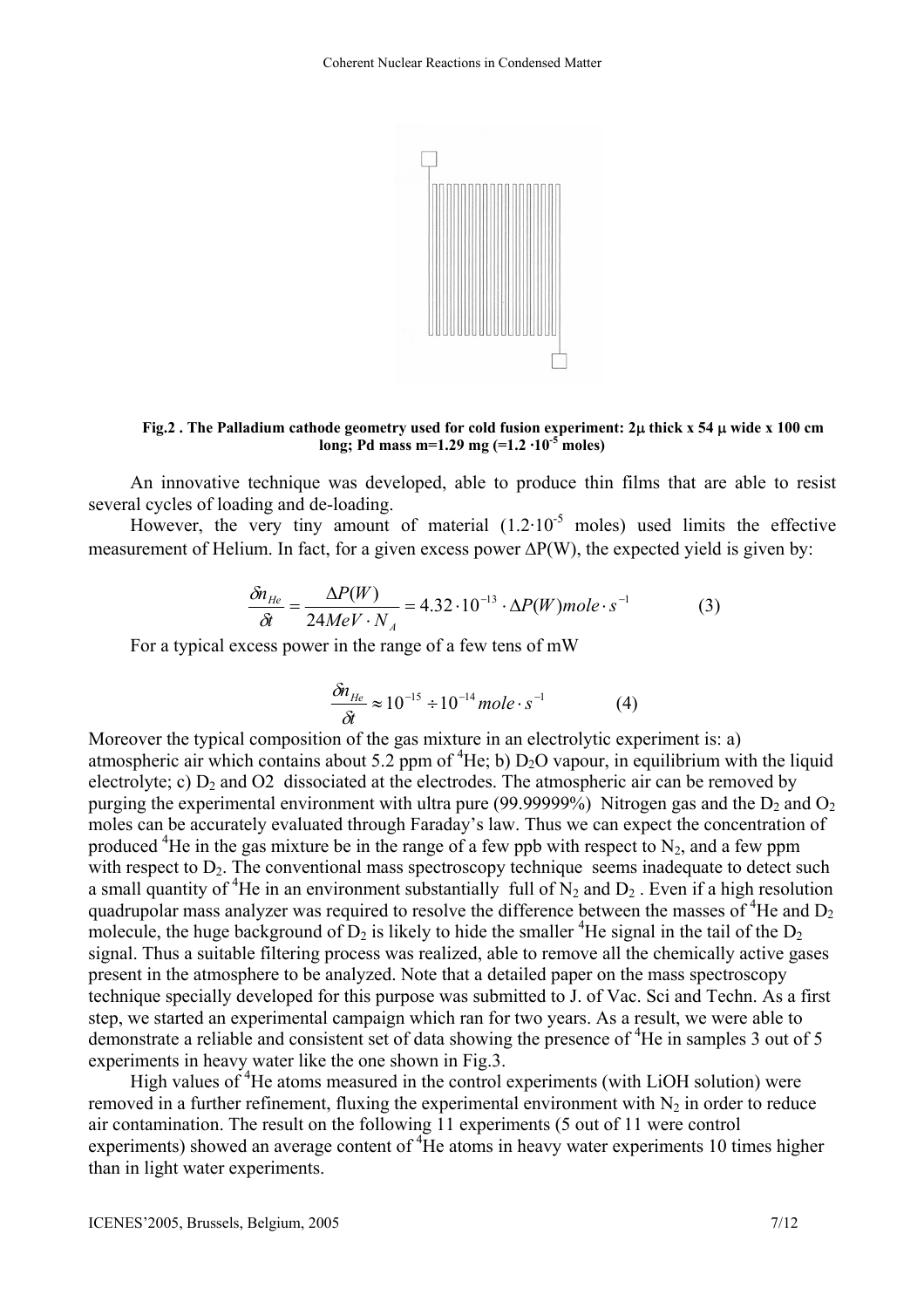In those experiments we were able to detect the Helium presence in gas samples collected during the experiments at inhomogeneous time intervals. Furthermore, we wanted to evaluate, in real time, the atmosphere over the electrolytic cell in order to compare the results with the data of loading and heat excess. We were then forced to solve a number of technical problems such as the sampling of gases evolving from the cell at regular interval of time and without perturbing the electrolysis and the exact measurement of very small and complicated volumes in order to give an exact evaluation of the number of atoms detected (Italian Patent BO2004A000516, and BO2004A000517). Technical papers on these items have been recently submitted to specialized journals (Rev. Sci. Instr.).

The triple coincidence experiment described here is the result of a steadily amelioration of the experimental technique and of the refinement of the experimental set-up. These results should be considered as a confirmation of the results already obtained in the past.

## **2.3 The Results**

The experiments showed that whenever a suitable electrical potential was applied across the cathode, a sudden increase in the loading was observed and, almost simultaneously, excess heat and <sup>4</sup>He were observed (compatible with the sampling time of the mass spectrometer and the thermal response of the calorimeter).

The description of the experimental technique is out of the scope of this paper but details on both the technique and the results can be found in ref 26.



**Fig.3 Values of the ionic current as read by mass quadrupole analyzer (QMA) in a typical experiment of electrolysis of LiOD on Pd cathode. The samples are not equally spaced in time. The comparison with the Ar signal tell us about the possible air contamination of the sample. These preliminary experiments were conducted**  using  $\text{dry N}_2$  from boil off from a liquid nitrogen tank as purging gas.

We completed the measurement comparing three experimental situation: a) electrolysis in heavy water with a critically loaded (x>1) cathode; b) electrolysis in heavy water with an undercritically loaded cathode  $(x<1)$ ; c) electrolysis in light water  $(H<sub>2</sub>O)$  with a critically loaded ( $x>1$ ) cathode. The results are summarized in Table I.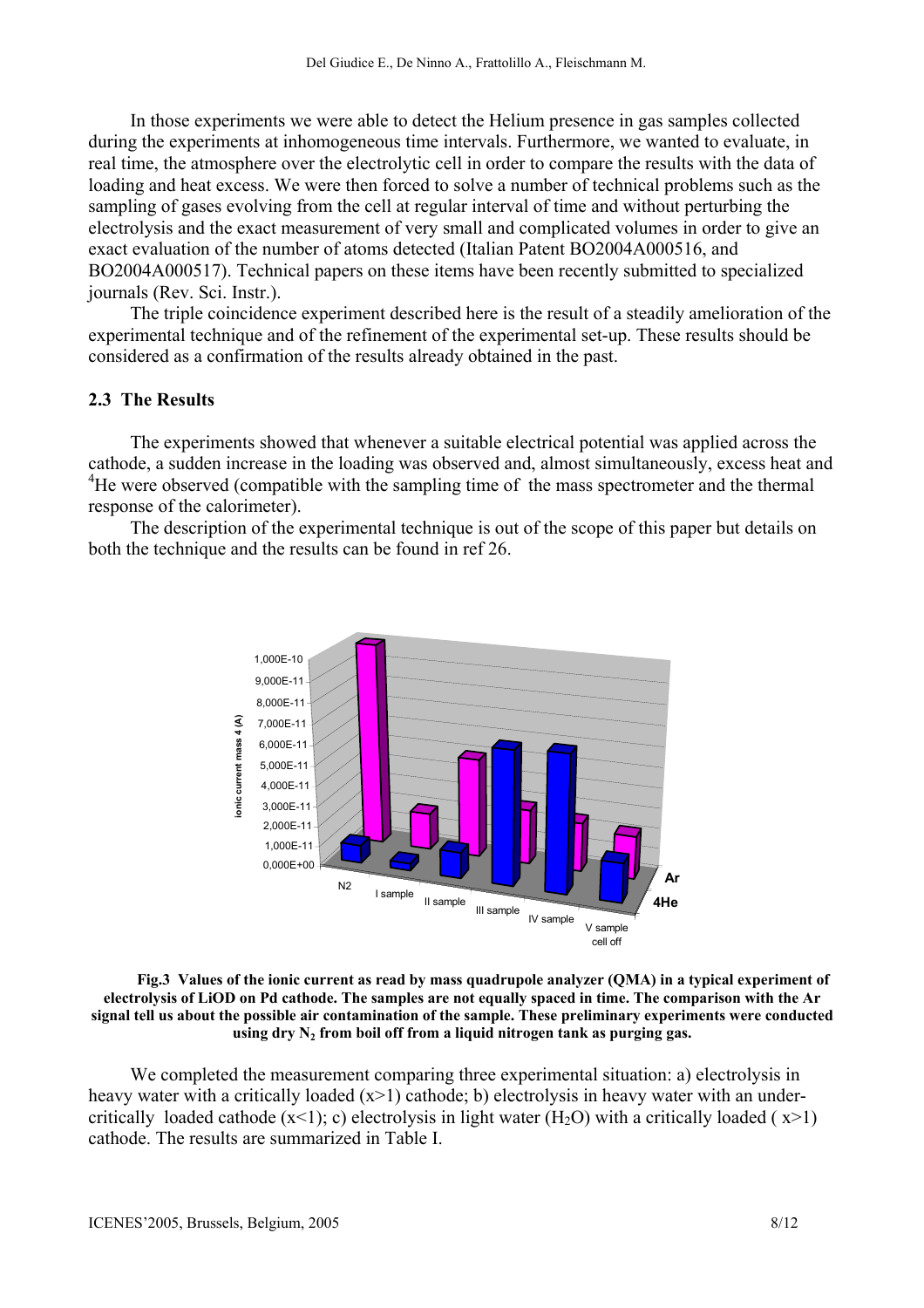|                   | Electrolyte Loading |       | Average <sup>4</sup> He<br>yield<br>(atoms/sec) | Total amount of<br><sup>4</sup> He atoms<br>measured in gas<br>phase | <sup>4</sup> He atoms<br>produced/initial |
|-------------------|---------------------|-------|-------------------------------------------------|----------------------------------------------------------------------|-------------------------------------------|
| Experiment<br>(1) | LiOD                | x > 1 | $6.1 \pm 0.8 \times 10^{10}$                    | $8.1 \pm 0.2 \times 10^{14}$                                         | $25.5 \pm 0.8$                            |
| Experiment<br>(2) | LiOD                | x < 1 | $-2 \pm 3 \times 10^8$                          | $-2 \pm 3 \times 10^{11}$                                            | $-0.2 \pm 0.1$                            |
| Experiment<br>(3) | LiOH                | x > 1 | $4 \pm 3 \times 10^9$                           | $1.37 \pm 0.04 \times 10^{14}$                                       | $1.82 \pm .03$                            |

#### **Table I . Comparative results of 4He production from an electrolytic cell**

The comparative analysis of the three experiments described above leads to the following conclusions:

In experiment  $(1)$ , we detected an anomalous production of  ${}^{4}$ He, which cannot be accounted for on a conventional basis, such as contamination. Furthermore, the start of the helium production coincides with the achievement of the super-critical loading and the appearance of thermal anomalies. Experiment (2) demonstrates that, in a sub-critical system, no excess helium production occurs. The helium detected in experiment (3) is clearly compatible with desorption from the light water electrolyte.

The ability of our experimental set-up to carry out a real-time analysis of the content of inert gases during the electrolysis, allows us:

- a) to check for the coincidence of three independent parameters, i.e. cathode loading, excess heat and Helium production;
- **b)** to establish whether or not the helium production may be due to a contamination source, by comparing the yields of Helium and Argon.

## **3. ARE NUCLEAR TRANSMUTATIONS, OBSERVED AT LOW ENERGIES, CONSEQUENCES OF QED COHERENCE ?**

Many reports (27) point to the existence of nuclear transmutations occurring in solid metal lattices when they are loaded with hydrogen isotopes beyond a threshold. Elements absent before the loading were found thereafter and the natural relative abundances of the isotopes of the host metal were modified. The high energies required cannot be produced in any conceptual frame where phonon excitations only are present. A major conceptual difficulty arises from the large Coulomb barrier between the nuclei, whose overcoming would require large amounts of energy. Actually, only the fusion of nuclei having  $Z=1$  can be made possible by the enhancement mechanisms due to coherence, whereas, for  $Z > 1$ , since the dependence upon Z of the Gamov penetration factor is exponential, the probability of the barrier crossing is negligible. The only possible agents for nuclear transmutations should be in our case the uncharged ones: neutrons or e.m. fields. Leaving aside for now the possibility to have thermal neutrons in the lattice as suggested by Widom (see ref. 8,) let us point our attention on the field of 24 MeV lasting in the lattice  $10^{-24}$  seconds as explained in section 1.3.

ICENES'2005, Brussels, Belgium, 2005 9/12 Almost sixty years ago the phenomenon of Giant Dipole Resonance, GDR, was discovered (28, 29, 30), which is a wide maximum of the interaction between nuclei and  $\gamma$ -photons located at 14-15 MeV. GDR is connected with the excitation of quantum collective modes in nuclei. The peak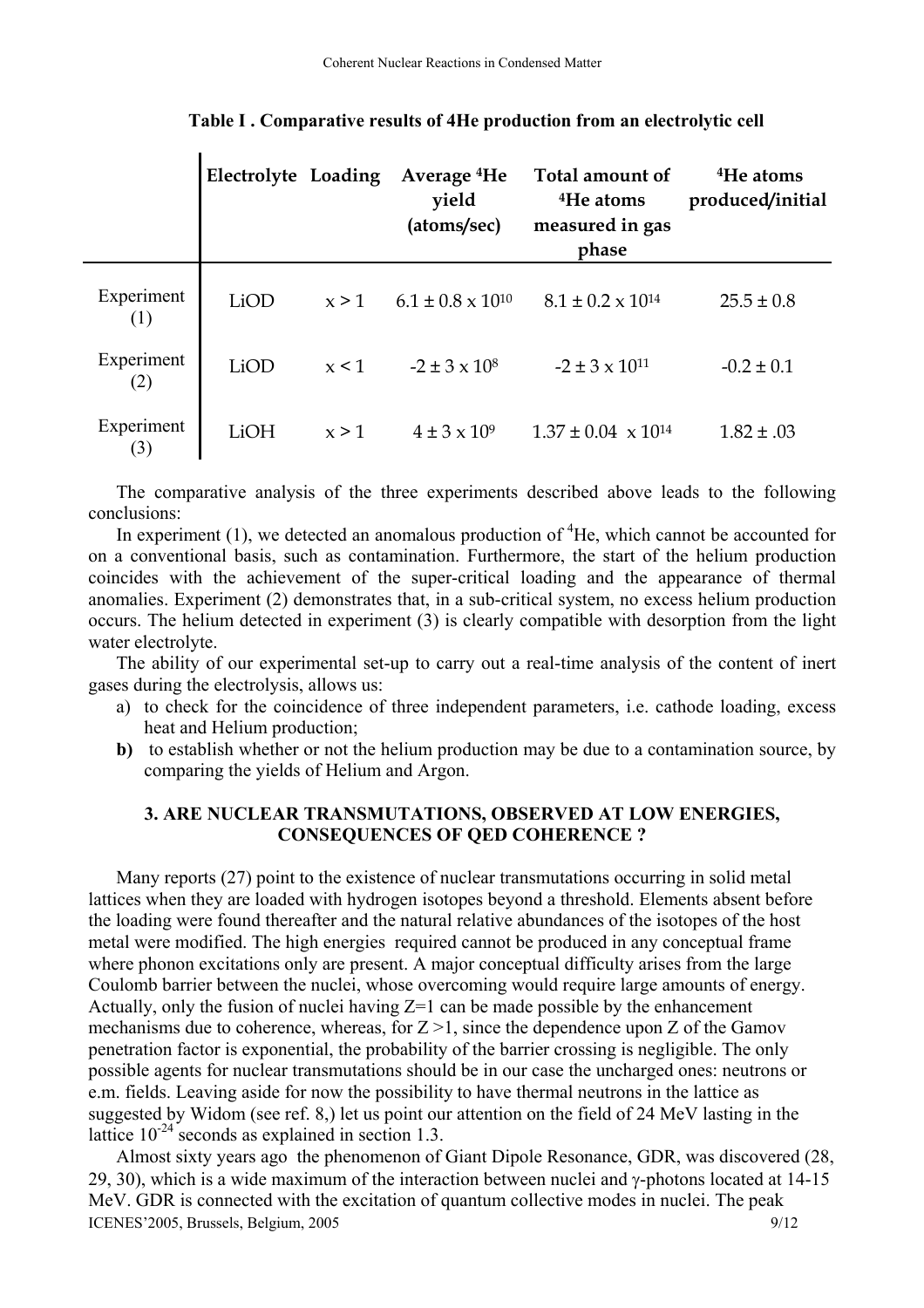energy, as shown by Goldhaber & Teller, coincides with the binding energy of two closed shells in a nucleus. In a sense, under the γ-field, the nucleus enters a vibrational state capable of breaking the binding, releasing single nucleons or full shells. It is conceivable that the extended γ-ray field consequent to an event of fusion has a very high probability to interact with at least one nucleus enclosed in the Coherence Domain and induce a GDR. And, actually, the frequency of such a field is, for at least  $10^{-21}$  sec, in the range between 16 and 24 MeV.

We then propose the following experiment:

There is preliminary indication (31) that Ni nuclei may be present in cathodes, subsequently to cold fusion. We propose to look for nuclear transmutations of Pd according to a probable scheme of a split of the nucleus into closed shells, i.e. the anomalous production of argon isotopes, as partner nuclei of Ni in a possible Pd fission process.

The closed shells that could appear in a Pd nucleus  $(Z= 46)$  have the following magic numbers: 28 protons (Ni) and 20 neutrons  $\binom{38}{3}$  Ar) which correspond to the reactions:

$$
{}^{104}\text{Pd} + \gamma \text{ field} \rightarrow {}^{66}\text{Ni} + {}^{38}\text{Ar} \quad (5)
$$

$$
{}^{102}\text{Pd} + \gamma \text{ field} \rightarrow {}^{64}\text{Ni} + {}^{38}\text{Ar} \quad (6)
$$

A detailed calculation of the interaction parameters of the coupling of the extended γ-ray field (which is not a single photon!) with nuclei is needed.

However the existence of such extended γ-ray fields is a necessary consequence of the coherent theory of cold fusion. Such fields appear, in the frame of accepted principles of quantum physics, as the likeliest engine to give rise to nuclear transmutations in the metal lattice at room temperature.

### **4. CONCLUSIONS**

The existence of an anomalous heat excess produced during the electrolysis of heavy water with Pd cathode have been proved by several experimentalists all over the world with different (sometimes very different) experimental procedures, and have been approached by many theoreticians starting from different (sometimes very different) descriptions of condensed matter. However, for the last 15 years, some guidelines have been shared among physicists involved in cold fusion researches: a) the existence of a threshold in the Deuterium loading in Palladium is generally assumed as necessary even is some scientist considers it as not sufficient b) the absence of the yield of neutrons and tritium, correlated to the heat measured, as foreseen by the theory of nuclear fusion in vacuum; c) the presence of  ${}^{4}$ He as nuclear ash of the process; d) the existence of other nuclear reactions, as transmutations of heavy elements, in condensed matter at room temperature; e) the necessity of collective behavior in condensed matter in order to cope with this new phenomenology.

The next question is: "can such a phenomenon be envisaged, in the near, future, as a new source of energy?" The main efforts of the "cold fusion community" have been devoted to clarify the physical or chemical-physical environment in which the phenomenon takes place and to convince the scientific community about its reality. However, it could be wise to start considering this question.

 In order to create a device able to produce significant amounts of energy for civilian uses, we still have to know: a) which is the highest temperature reached by the Palladium during the ignition: the extremely high density power  $(1\t{-}10 \text{ KW/cm}^3)$  evaluated by the experiments poses severe limits to the design of the device; b) since the heat emitted at very high temperature is mainly emitted as infrared radiation, we need to elaborate a technique of "out equilibrium" calorimetry in order to evaluate and correctly catch all the heat produced; c) the duration of a possible device for energy production is subjected not only to the possible "burning" of the cathode but also to its eventual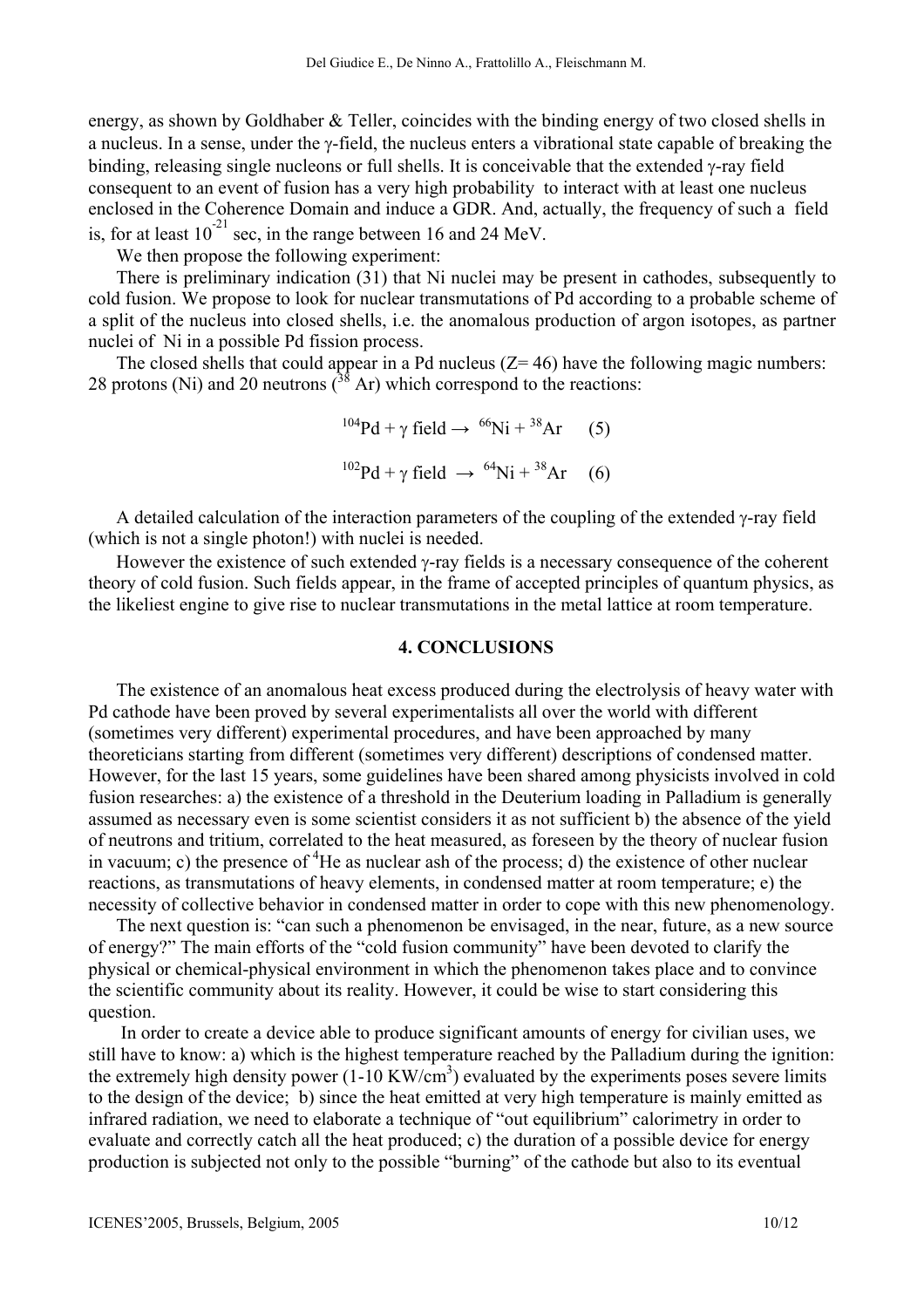contamination due to several cycles of loading-deloading in occasions of switch-on-off of the device.

It is clear that, from an engineering point of view, we are just at the beginning of the challenge, but the peculiarity of this possible source of energy is "probably" worthwhile. Cold Fusion is, in fact, a very high density source of energy, very different from fossil fuels and also from the other known nuclear energy (fission, thermonuclear fusion) devices which require large-scale power plants. This means that its best use will be a non centralized, energy production, right at the site where it will be consumed, thus reducing the cost of energy losses in distribution and thermal wastes, i.e. the fact that a significant part of energy produced in a conventional plant subsequently reverts to waste heat into the environment. Moreover the easy management of fuels (water), materials (it is reasonable to think that Palladium metal could be replaced by special Pd based material or, better, by another more abundant and cheap element such as Nickel or Ni compounds) and wastes (<sup>4</sup>He) makes cold fusion a promising energy source for the future, for people willing to take the chance.

## **ACKNOWLEDGMENTS**

The authors wish to thank Steve Krivit and Marco Pettini for their valuable help and assistance with this paper.

### **REFERENCES**

- 1. M. Fleischmann, S. Pons, J.Electroanal. Chem. **261**, (1989), 301.
- 2. J. Swinger, *Proceedings of the First Annual Conference on Cold Fusion*, Salt Lake City – Utah, March 28-31, (1990) 130
- 3. P.W. Bridgman, *The physics of high pressure*, International Textbooks of Exact science, London (1947).
- 4. Cöhn, Z. Elektrochem., **35** (1929) 676.
- 5. M.Fleischmann, S. Pons and G. Preparata, Il Nuovo Cimento, **107 A**, No. 1(1994), 143-156.
- 6. M.C. Oliphant, P. Harteck and Lord Rutherford, Nature **113** (1934) 413.
- 7. P.I. Dee, Nature, **113** (1934) 564.
- 8. A. Widom, L. Larsen arXiv:cond-mat/0505026v1 2May 2005
- 9. T. Bressani, E. Del Giudice, G. Preparata, Nuovo Cimento **101A** (1989) 845.
- 10. G. Preparata, *QED in Condensed Matter*, World Scientific, Singapore, Londra, New York, 1995
- 11. G. Preparata, Theoretical Ideas on Cold Fusion", *Proceedings of the First Annual Conference on Cold Fusion*, Salt Lake City – Utah, March 28-31, pp.91-97 (1990)